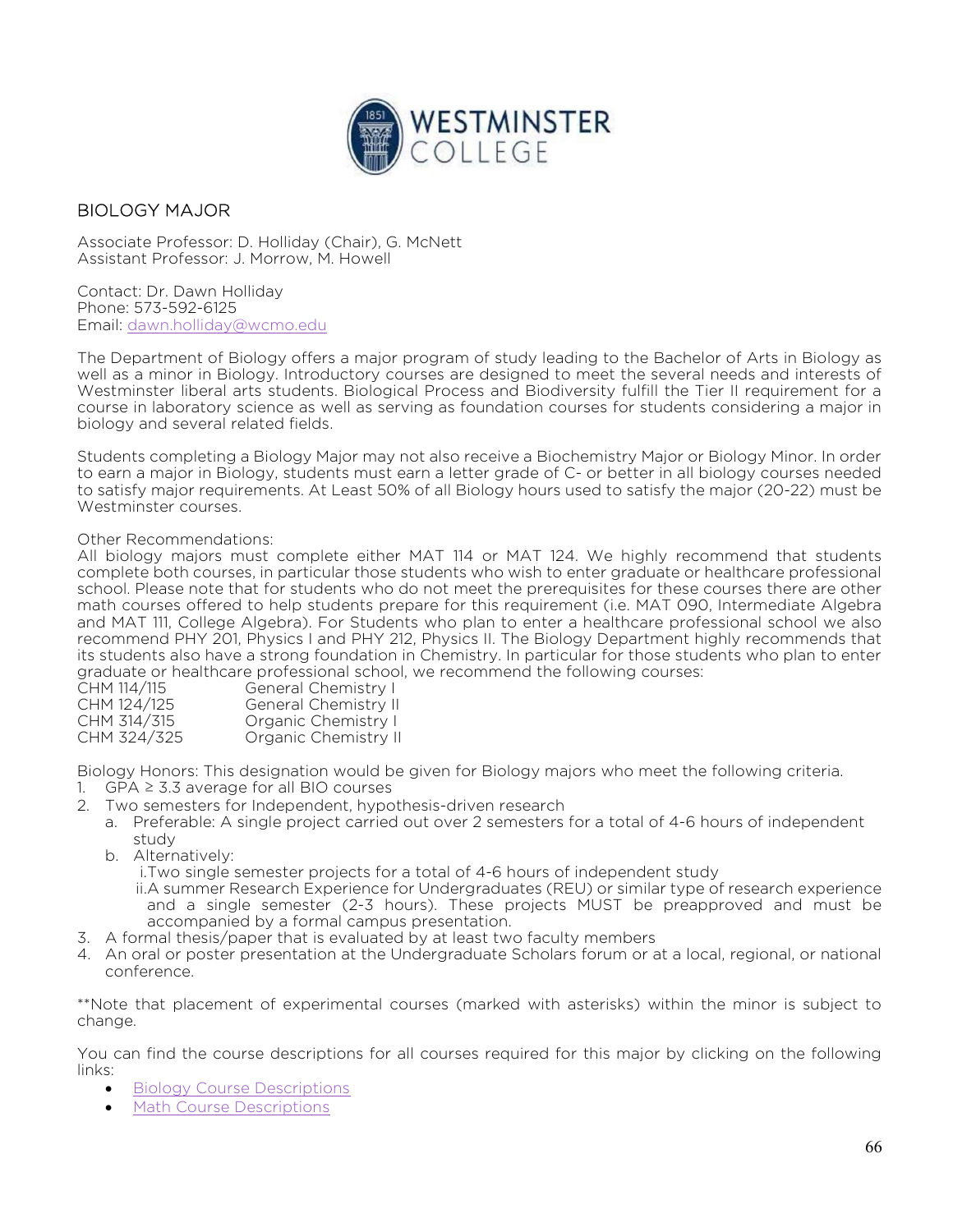# ACADEMIC REQUIREMENTS SUMMARY SHEET ACADEMIC YEAR 2021-2022

# Major: BIOLOGY

| Student's Last Name      | First Name                                                                                                                                                                                                                                                                                                                                                                                             | Middle Initial           |                       |       |
|--------------------------|--------------------------------------------------------------------------------------------------------------------------------------------------------------------------------------------------------------------------------------------------------------------------------------------------------------------------------------------------------------------------------------------------------|--------------------------|-----------------------|-------|
|                          | Advisor                                                                                                                                                                                                                                                                                                                                                                                                | Date Major Declared      |                       |       |
| Course #                 | <b>Title of Course</b>                                                                                                                                                                                                                                                                                                                                                                                 | Hours<br>Required        | Semester<br>Completed | Grade |
| <b>Required Courses:</b> |                                                                                                                                                                                                                                                                                                                                                                                                        |                          |                       |       |
| Level One                | Introductory Courses (This level MUST be completed before level II (8 hours)                                                                                                                                                                                                                                                                                                                           |                          |                       |       |
| BIO 114/115              | <b>Biological Processes</b>                                                                                                                                                                                                                                                                                                                                                                            | 4                        |                       |       |
| BIO 124/125              | Biodiversity                                                                                                                                                                                                                                                                                                                                                                                           | 4                        |                       |       |
| Level Two                | Intermediate Courses (Students take 2 of the following courses. At least 1 course from this<br>group MUST be completed before Level III. The 2 <sup>nd</sup> course MUST be completed by the end of<br>the Junior year (8 hours).                                                                                                                                                                      |                          |                       |       |
| <b>BIO 302</b>           | Human Anatomy                                                                                                                                                                                                                                                                                                                                                                                          | 4                        |                       |       |
| <b>BIO 205</b>           | Ecology and Field Biology                                                                                                                                                                                                                                                                                                                                                                              | $\overline{\mathcal{A}}$ |                       |       |
| <b>BIO 301</b>           | Genetics                                                                                                                                                                                                                                                                                                                                                                                               | $\overline{4}$           |                       |       |
| <b>BIO 322</b>           | Vertebrate Biology                                                                                                                                                                                                                                                                                                                                                                                     | $\overline{4}$           |                       |       |
|                          | each track and at least 3 of the courses must include a laboratory experience. One course may<br>be a third course from Level Two. Independent research may count for one course (3-4 hours)<br>for the Level Three requirement. Completion of at least one WI/WIO course in the major is highly<br>recommended. *Note: some courses in Level Three may have specific prerequisites from Level<br>Two. |                          |                       |       |
|                          | Cellular Biology, Molecular Biology & Human Health                                                                                                                                                                                                                                                                                                                                                     |                          |                       |       |
| <b>BIO 300</b>           | Cell Structure and Function**                                                                                                                                                                                                                                                                                                                                                                          | 3                        |                       |       |
| <b>BIO 314</b>           | Vertebrate Histology (Ind. Study only)                                                                                                                                                                                                                                                                                                                                                                 | $3 - 4$                  |                       |       |
| <b>BIO 325</b>           | Molecular Cell Biology                                                                                                                                                                                                                                                                                                                                                                                 | $\overline{4}$           |                       |       |
| <b>BIO 330</b>           | Virology (BIO 301 recommended)                                                                                                                                                                                                                                                                                                                                                                         | $\overline{3}$           |                       |       |
| <b>BIO 420</b>           | Physiology (BIO 302 or 322 prereq)                                                                                                                                                                                                                                                                                                                                                                     | $\overline{4}$           |                       |       |
| <b>BIO 372</b>           | Developmental Biology (BIO 301 prereq)                                                                                                                                                                                                                                                                                                                                                                 | $\overline{4}$           |                       |       |
| <b>BIO 398</b>           | Ind. Research (cell./human health focus)                                                                                                                                                                                                                                                                                                                                                               | $3 - 4$                  |                       |       |
| <b>BIO 303</b>           | Microbiology (BIO 114/115 & 124/125 prereqs)                                                                                                                                                                                                                                                                                                                                                           | 4                        |                       |       |
| <b>BIO 404</b>           | Biochemistry (CHM 314/315 prereg, 324/325 coreg)                                                                                                                                                                                                                                                                                                                                                       | $\overline{4}$           |                       |       |
| <b>BIO 415</b>           | Human Gross Anatomy (BIO 302 prereq)                                                                                                                                                                                                                                                                                                                                                                   | 4                        |                       |       |
| $\mathcal B$             | Organismal Biology                                                                                                                                                                                                                                                                                                                                                                                     |                          |                       |       |
| <b>BIO 204</b>           | Animal Behavior                                                                                                                                                                                                                                                                                                                                                                                        | 4                        |                       |       |
| <b>BIO 208</b>           | <b>Functional Plant Morphology</b>                                                                                                                                                                                                                                                                                                                                                                     | $\overline{4}$           |                       |       |
| <b>BIO 315</b>           | Entomology                                                                                                                                                                                                                                                                                                                                                                                             | $\overline{4}$           |                       |       |
| <b>BIO 318</b>           | Ornithology                                                                                                                                                                                                                                                                                                                                                                                            | $\overline{4}$           |                       |       |
| <b>BIO 398</b>           | Ind. Research (Organismal focus)                                                                                                                                                                                                                                                                                                                                                                       | $3 - 4$                  |                       |       |
| C                        | Ecosystems: Characteristics, Processes & Management                                                                                                                                                                                                                                                                                                                                                    |                          |                       |       |
| <b>BIO 210</b>           | Biogeography                                                                                                                                                                                                                                                                                                                                                                                           | $\overline{3}$           |                       |       |
| <b>BIO 310</b>           | Environmental Toxicology                                                                                                                                                                                                                                                                                                                                                                               | $\overline{3}$           |                       |       |
| BIO 320/321              | Biology in Belize (or other equivalent travel course)                                                                                                                                                                                                                                                                                                                                                  | $\overline{4}$           |                       |       |
| <b>BIO 350</b>           | Conservation Biology                                                                                                                                                                                                                                                                                                                                                                                   | $\overline{3}$           |                       |       |
| <b>BIO 398</b>           | Ind. Research (ecosys./ecological focus)                                                                                                                                                                                                                                                                                                                                                               | $3 - 4$                  |                       |       |